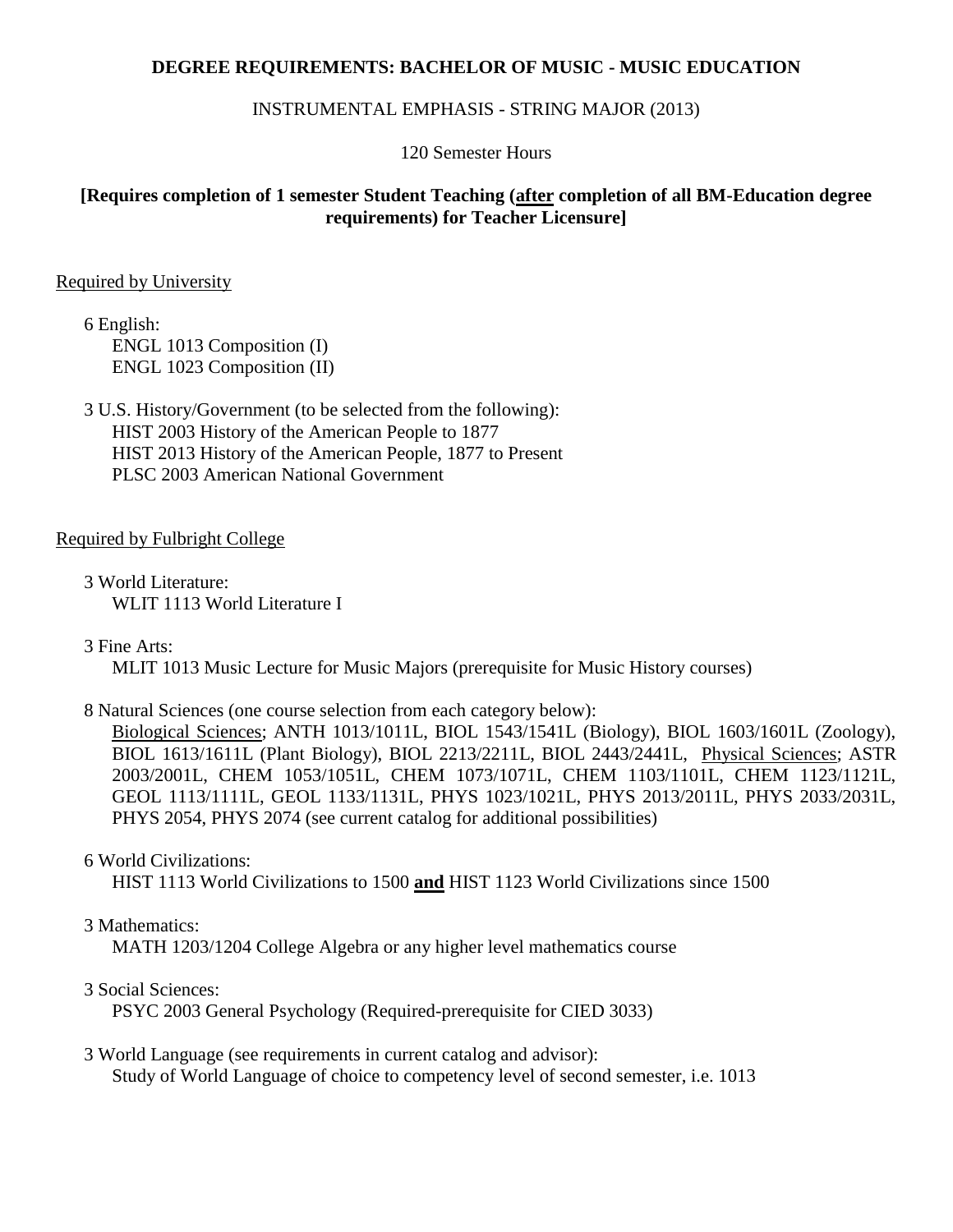Theory/Aural Perception: 15 Hours MUTH 1003 Basic Musicianship<sup>1</sup> MUTH 1603 Music Theory I MUTH 1621 Aural Perception I MUTH 1631 Aural Perception II MUTH 2603 Music Theory II MUTH 2621 Aural Perception III MUTH 2631 Aural Perception IV MUTH 3613 Form and 20th Century Techniques MUTH 4612 Orchestration

Class Piano: 4 Hours2 MUAC 1221 Piano Class for Music Majors I MUAC 1231 Piano Class for Music Majors II MUAC 2221 Piano Class for Music Majors III MUAC 2231 Piano Class for Music Majors IV

Class Instruments: 8 Hours

MUAC 1371 Teaching the Beginning Percussionist MUED 2532 Class Instruction in Woodwinds Instruments MUED 2542 Class Instruction in Brass Instruments MUED 2552 Class Instruction in Orchestral String Instruments MUED 3911 Classroom Instruments in Music Education

Music Technology: 2 Hours (MUAC 1231 and sophomore standing required for enrollment) MUAC 2111 Music Technology I MUAC 2121 Music Technology II

History/Literature: 6 Hours MUHS 3703 History of Music to 1800 MUHS 3713 History of Music from 1800 to Present

Applied Music (Private):  $14$  Hours<sup>3</sup> MUAP 110V (4 hours), MUAP 210V (4 hours), MUAP 310V (4 hours), MUAP 410V (1 hour) taken in conjunction with MUAP 3201 Recital I (1 hour)

Pedagogy: 2 Hours MUPD 3801 Conducting MUPD 3811 Conducting Instrumental Music

Ensemble: 9 Hours

MUEN 1411 Concert Choir is required the first year of residency for all music majors (1 hour). MUEN 1431, 2431, 3431, 4431 Symphony Orchestra (8 hours)